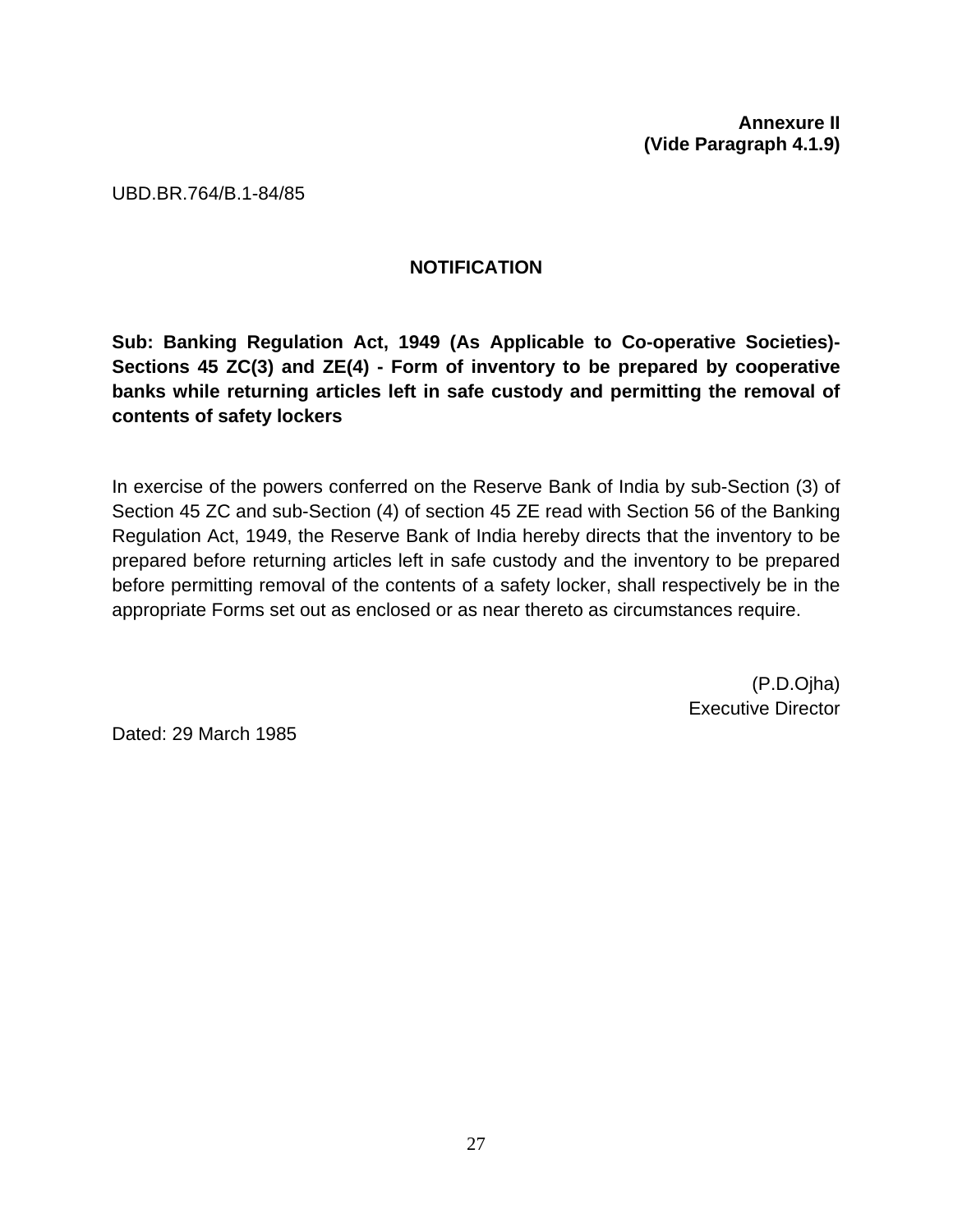## **Form of Inventory of articles left in safe custody with banking company (Section 45ZC (3) of the Banking Regulation Act, 1949(AACS))**

| <b>The</b> | following      | inventory of articles |        |                                             | left in | safe | custody | with      |
|------------|----------------|-----------------------|--------|---------------------------------------------|---------|------|---------|-----------|
|            |                |                       |        |                                             | branch, | bv   |         | Shri/Smt. |
|            |                |                       |        | (deceased) under an agreement/receipt dated |         |      |         | was       |
|            | taken on this, |                       | dav of |                                             |         |      |         |           |

| Sr. No.   Description | Οt |      | Articles Other Identifying Particulars, if |  |
|-----------------------|----|------|--------------------------------------------|--|
| in Safety Locker      |    | lanv |                                            |  |
|                       |    |      |                                            |  |
|                       |    |      |                                            |  |

The above inventory was taken in the presence of:

| 1.Shri/Smt.                            | (Nominee) OR Shri/Smt. |  |
|----------------------------------------|------------------------|--|
| (Appointed on behalf of minor Nominee) |                        |  |

| Address   | Address   |
|-----------|-----------|
| Signature | Signature |

2. Witness(es) with name/s, address/es and signature/s

----------------------------------------------------------------------------------------------------------------

I, Shri/Smt. \_\_\_\_\_\_\_\_\_\_\_\_\_\_\_\_\_\_\_\_\_\_\_\_\_\_\_\_\_ (Nominee / appointed on behalf of minor Nominee) hereby acknowledge receipt of the articles comprised and set out in the above inventory together with a copy of the said inventory.

| Shri/Smt._________________________ |              |                    | (Nominee) Shri/Smt. |                                        |                   |  |  |
|------------------------------------|--------------|--------------------|---------------------|----------------------------------------|-------------------|--|--|
|                                    |              |                    |                     | (Appointed on behalf of minor Nominee) |                   |  |  |
|                                    |              |                    | Signature Signature |                                        |                   |  |  |
| Date & Place <b>Example 20</b>     |              |                    |                     |                                        |                   |  |  |
| Form<br>Safety                     | οf<br>Locker | Inventory<br>Hired | Οf<br>from          | Contents<br>Co-operative               | <b>of</b><br>bank |  |  |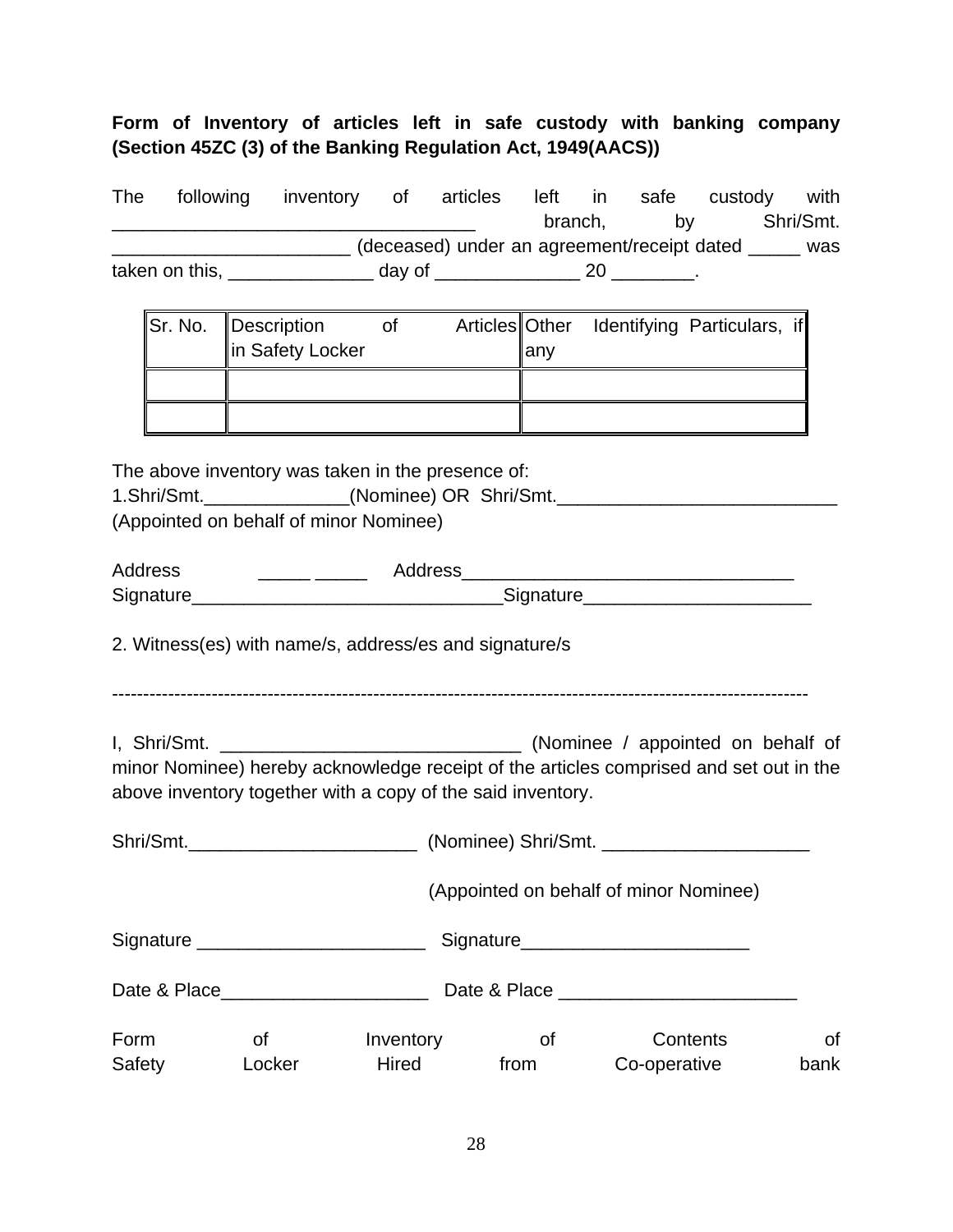(Section 45 ZE (4) of the Banking Regulation Act, 1949( As Applicable to Cooperative Societies)

| Safe             |                       |                                                   | The following inventory of contents of Safety Locker No. _____________ located in the |                          |
|------------------|-----------------------|---------------------------------------------------|---------------------------------------------------------------------------------------|--------------------------|
| Deposit Vault of |                       |                                                   |                                                                                       | <b>Branch</b><br>at      |
| name.            |                       |                                                   |                                                                                       | deceased in his/her sole |
|                  |                       |                                                   |                                                                                       |                          |
| *                | hired by Shri/Smt.(i) |                                                   |                                                                                       | (deceased)               |
|                  |                       | (ii)                                              |                                                                                       | Jointly                  |
|                  |                       |                                                   | (iii)                                                                                 |                          |
|                  |                       |                                                   | was taken on this ________________________ day of _____________________ 20____.       |                          |
|                  |                       | <u> Sr. No.</u>   Description of Articles   Other |                                                                                       | Identifying              |
|                  | ∥in Safety Locker     |                                                   | Particulars, if any                                                                   |                          |
|                  |                       |                                                   |                                                                                       |                          |
|                  |                       |                                                   |                                                                                       |                          |

For the purpose of inventory, access to the locker was given to the nominee/and the surviving hirers,

who produced the key to the locker.

by breaking open the locker under his/her/their instructions.

The above inventory was taken in the presence of:

|                                                        | (Nominee) ______________________ |                          |  |  |  |
|--------------------------------------------------------|----------------------------------|--------------------------|--|--|--|
| Address __________________________                     |                                  | (Signature)              |  |  |  |
| or                                                     |                                  |                          |  |  |  |
|                                                        |                                  |                          |  |  |  |
|                                                        |                                  | (Signature)              |  |  |  |
| and                                                    |                                  |                          |  |  |  |
|                                                        |                                  |                          |  |  |  |
|                                                        |                                  | (Signature)              |  |  |  |
| Shri/Smt.___________________________________           |                                  | Survivors of             |  |  |  |
|                                                        |                                  | (Signature) joint hirers |  |  |  |
| 2. Witness(es) with name, address(es) and signature/s: |                                  |                          |  |  |  |
|                                                        | (Nominee)                        |                          |  |  |  |